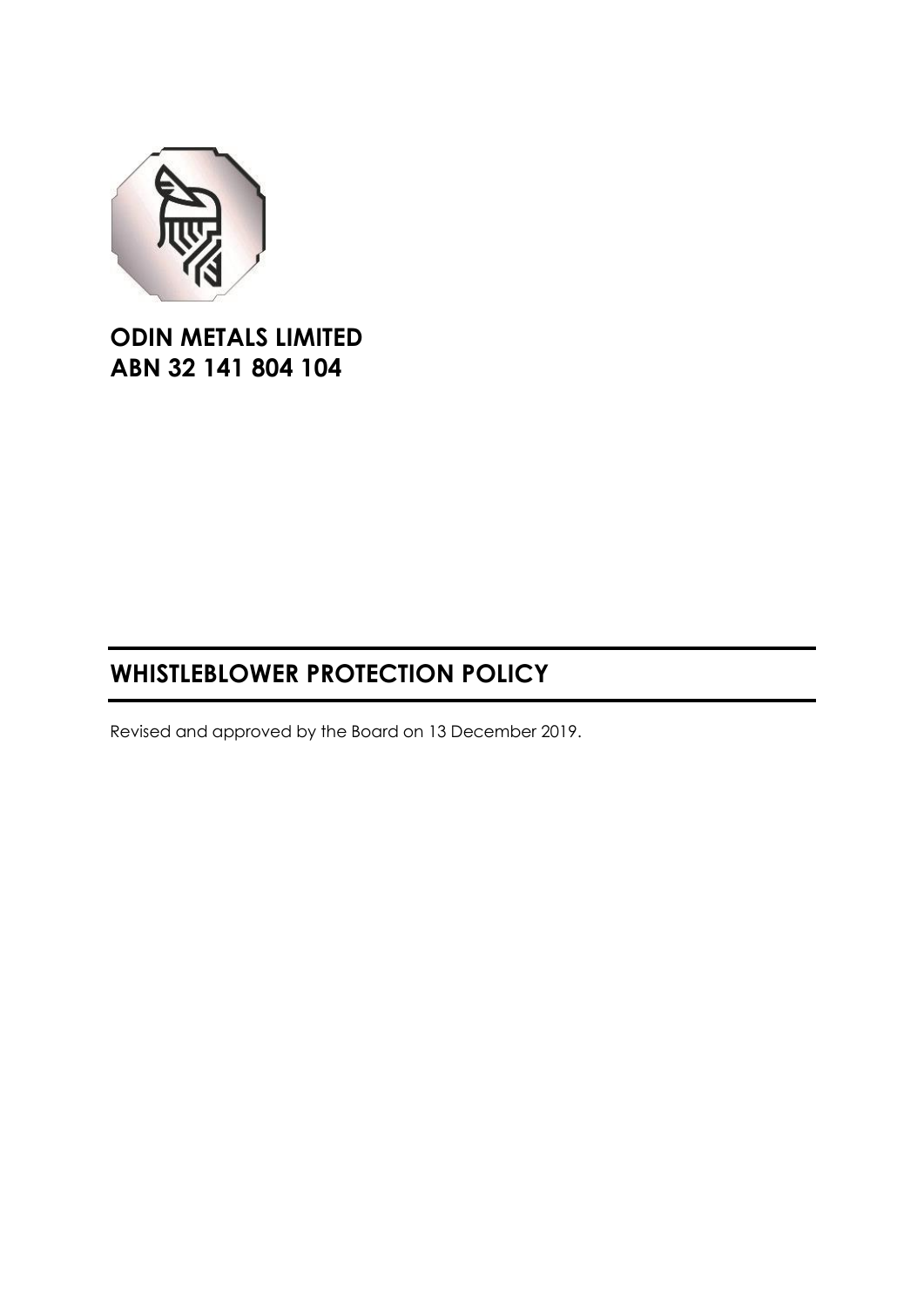# **TABLE OF CONTENTS**

| $\mathbf{1}$ .     |                          |                                                                           |  |
|--------------------|--------------------------|---------------------------------------------------------------------------|--|
| 2.                 |                          |                                                                           |  |
| 3.                 |                          |                                                                           |  |
| 4.                 |                          |                                                                           |  |
| 5.                 |                          | CONSEQUENCES OF BREACHING THIS WHISTLEBLOWER POLICY3                      |  |
| $\boldsymbol{6}$ . |                          |                                                                           |  |
|                    | 6.1<br>6.2<br>6.3<br>6.4 |                                                                           |  |
| $\overline{7}$ .   |                          |                                                                           |  |
|                    |                          | ANNEXURE 1 - SUMMARY OF PROTECTIONS UNDER THE CORPORATIONS ACT            |  |
|                    |                          | ANNEXURE 2 - SUMMARY OF PROTECTIONS UNDER THE TAXATION ADMINISTRATION ACT |  |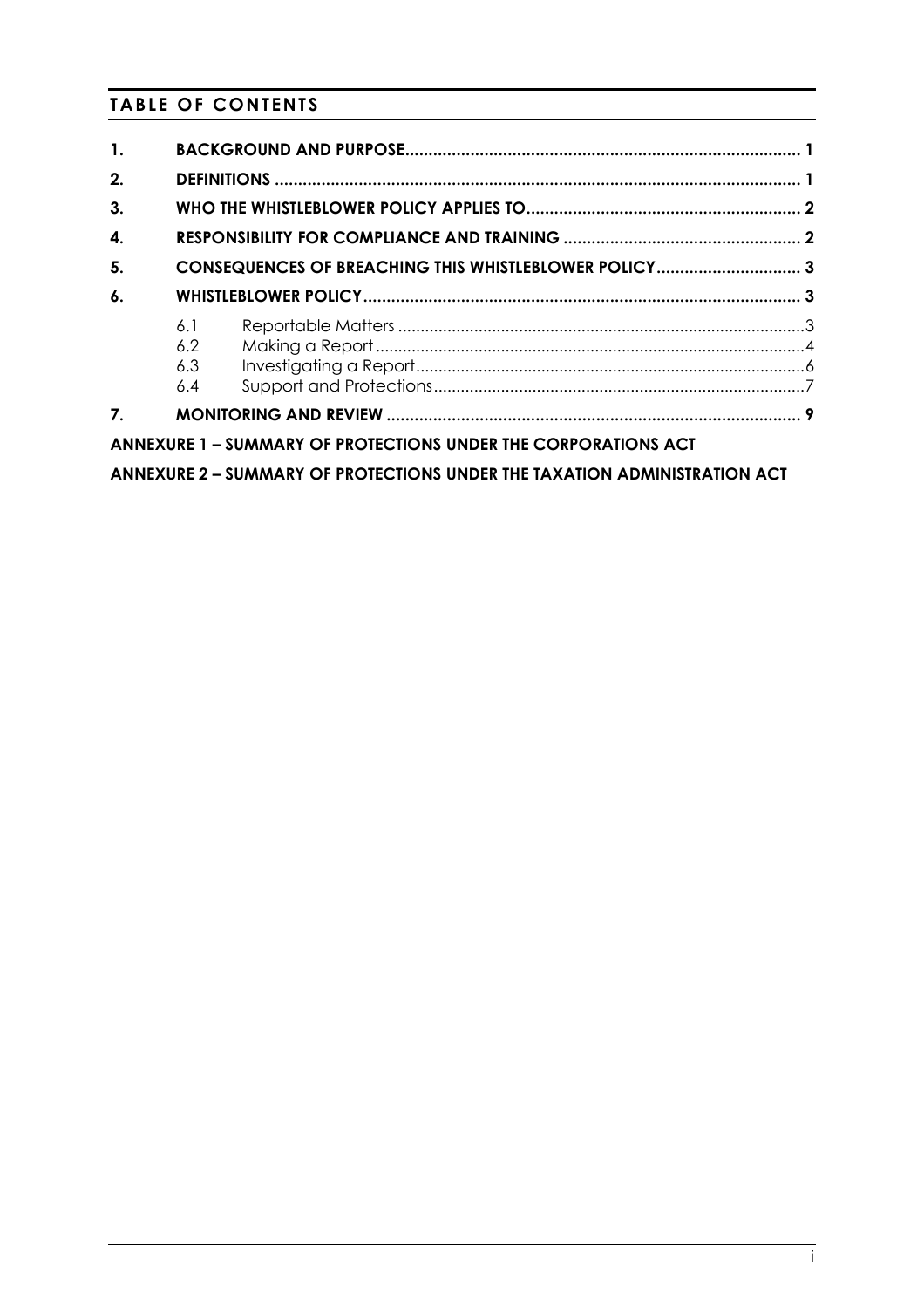# <span id="page-2-0"></span>**1. BACKGROUND AND PURPOSE**

Odin Metals Limited (ABN 32 141 804 104) (**Company**) is committed to conducting all of its business activities fairly, honestly with integrity, and in compliance with all applicable laws, rules and regulations. Its board, management and employees are dedicated to high ethical standards and recognise and support the Company's commitment to compliance with these standards.

The Company has adopted this Whistleblower Policy to:

- (a) encourage and support people to feel confident to speak up safely and securely if they become aware of wrong-doing or illegal or improper conduct within the Company;
- (b) provide information and guidance on how to report such conduct, how reports will be handled and investigated in a timely manner and the support and protections available if a report is made;
- (c) set out the responsibilities of the Company and its management in upholding the Company's commitment to reporting any illegal, unethical or improper conduct; and
- (d) promote ethical behaviour and a culture of speaking up to deter wrong-doing.

This Whistleblower Policy is in compliance with the ASX Corporate Governance Principles and Recommendations – 4th Edition as well as industry standards and the Company's legal and regulatory obligations.

This Whistleblower Policy applies globally. To the extent that laws and regulations in any country are more rigorous or restrictive than this Whistleblower Policy, those laws and regulations should be followed by any subsidiary operating in that country. Where a country has specific whistleblower laws which are less rigorous than this Whistleblower Policy, this Whistleblower Policy prevails. The Company may, from time to time, provide country-specific directions for subsidiaries operating in countries outside of Australia.

In this Whistleblower Policy, references to the Company includes references to the Company and all of its subsidiaries.

# <span id="page-2-1"></span>**2. DEFINITIONS**

In this Whistleblower Policy the following words or phrases mean the following:

**AFP** means the Australian Federal Police.

**APRA** means the Australian Prudential Regulation Authority.

**ASIC** means the Australian Securities and Investments Commission.

**Commissioner** means the Commissioner of Taxation.

**Corporations Act** means the *Corporations Act 2001* (Cth).

**Discloser** means a person disclosing a Reportable Matter under this Whistleblower Policy and includes an individual who is, or has been, one of the following in relation to the entity: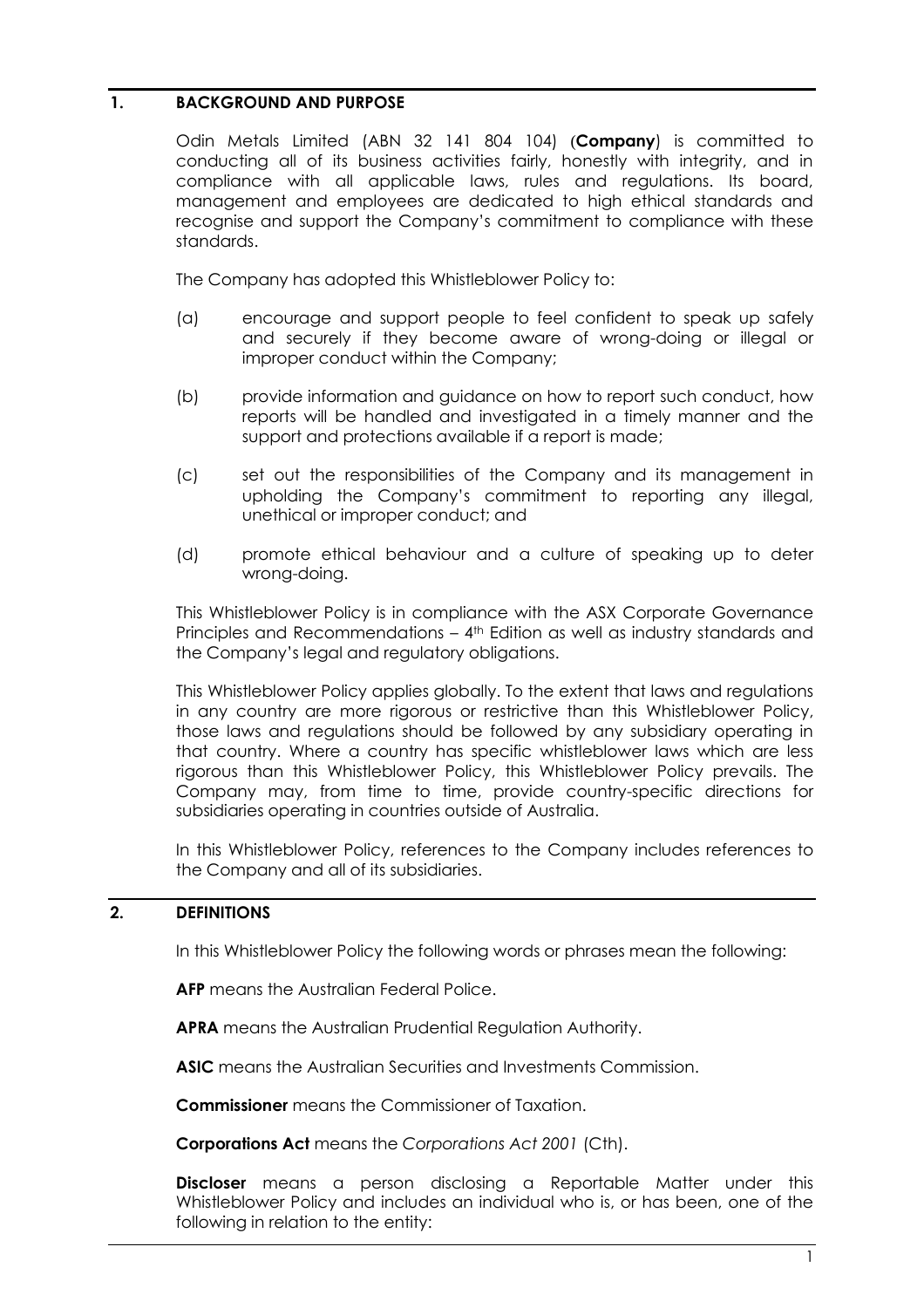- (a) an officer or employee of the Company (and includes current and former employees who are permanent, part-time, fixed term or temporary, interns, secondees, managers and directors);
- (b) a supplier of services or goods to the entity (whether paid or unpaid), including their employees (and includes current and former contractors, consultants, service providers and business partners);
- (c) an associate of the Company,

or a relative or dependant of one of the above (or of their spouse).

**Personnel** means all persons (whether authorised or unauthorised) acting on behalf of the Company at all levels, including officers, directors, temporary staff, contractors, consultants and employees of the Company, as the context requires.

**Recipient** has the meaning set out in clause [6.2\(a\).](#page-5-1)

**Reportable Matter** has the meaning set out in clause [6.1.](#page-4-2)

**Taxation Act** means the *Taxation Administration Act 1953* (Cth).

# <span id="page-3-0"></span>**3. WHO THE WHISTLEBLOWER POLICY APPLIES TO**

- (a) The Company requires all Personnel to comply with this Whistleblower Policy and any applicable whistleblower laws and regulations, including the provisions under the Corporations Act and Taxation Act.
- (b) The Whistleblower Policy applies to all Disclosers of Reportable Matters. However, additional disclosures may be protected under other legislation.

# <span id="page-3-1"></span>**4. RESPONSIBILITY FOR COMPLIANCE AND TRAINING**

- (a) The Company's board of directors (**Board**) is responsible for the overall administration of this Whistleblower Policy. The Board will monitor the implementation of this Whistleblower Policy and will review on an ongoing basis its suitability and effectiveness. Internal control systems and procedures will be audited regularly to ensure that they are effective in minimising the risk of non-compliance with this Whistleblower Policy.
- (b) The Board will appoint a Whistleblower Protection Officer who will be responsible for:
	- (i) protecting Disclosers and applying this Whistleblower Policy and any [divisional/business unit] whistleblower policy;
	- (ii) monitoring the effectiveness of relevant policies and reporting to the Board accordingly; and
	- (iii) ensuring compliance with whistleblower training and programs.
- (c) In addition to the Board and the Whistleblower Protection Officer, each of the Company's subsidiaries outside Australia may have designated executives responsible for monitoring and applying this Whistleblower Policy.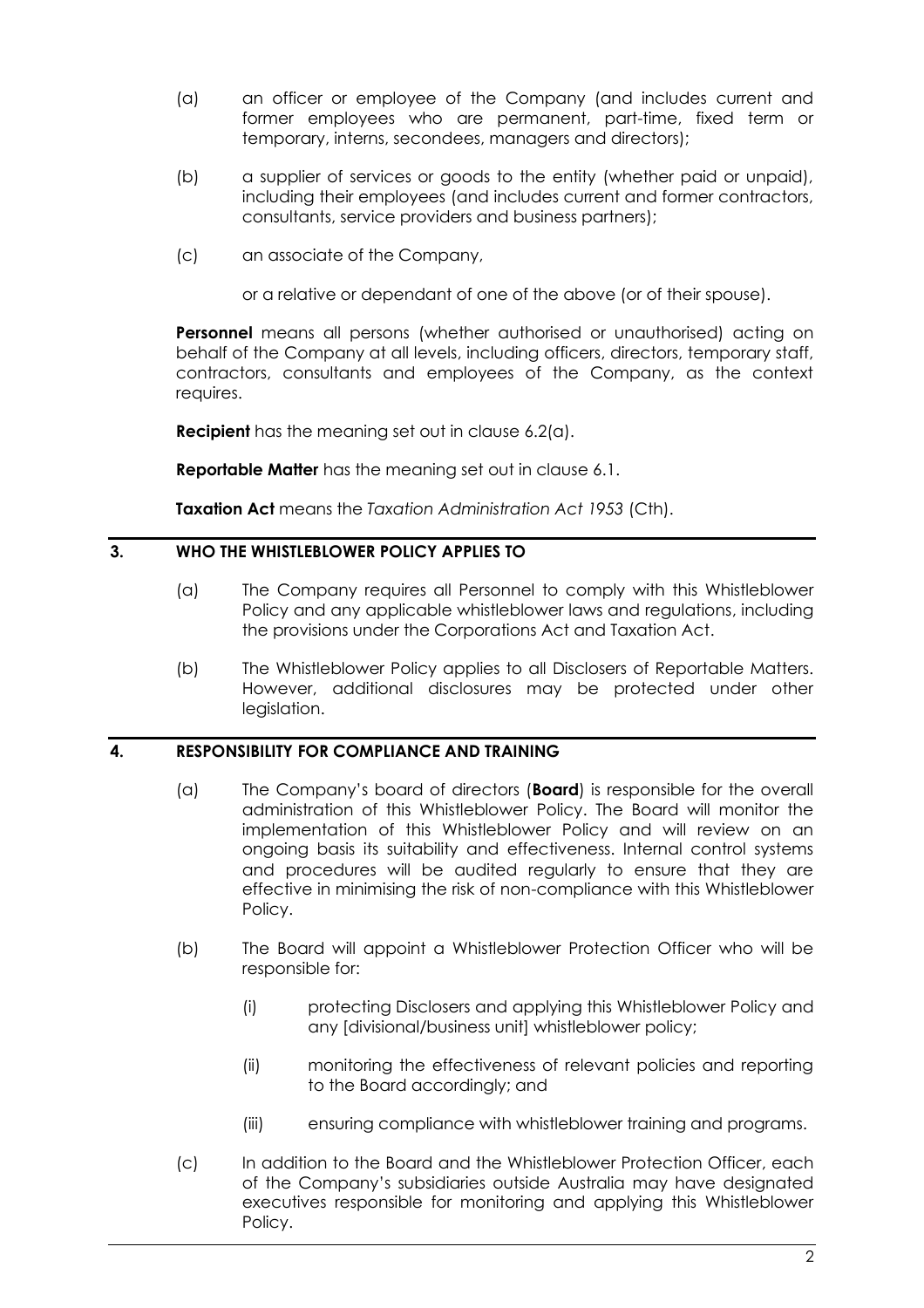- (d) A copy of this Whistleblower Policy will be made available on the Company's website and intranet and in such other ways as will ensure the Whistleblower Policy is available to those wishing to use it.
- (e) All Personnel are required to understand and comply with this Whistleblower Policy and to follow the reporting requirements set out in this Whistleblower Policy. To this end, regular and appropriate training on how to comply with this Whistleblower Policy will be provided to all Personnel (including recipients and potential investigators and those with specific responsibility under this Whistleblower Policy) to ensure everyone is aware of their rights and obligations under this Whistleblower Policy and under applicable whistleblower laws. However, it is the responsibility of all Personnel to ensure that they read, understand and comply with thisWhistleblower Policy.

# <span id="page-4-0"></span>**5. CONSEQUENCES OF BREACHING THIS WHISTLEBLOWER POLICY**

- (a) A breach of this Whistleblower Policy may expose Personnel and the Company to damage, including but not limited to criminal and/or civil penalties, substantial fines, loss of business and reputational damage.
- (b) A breach of this Whistleblower Policy by Personnel will be regarded as a serious misconduct, leading to disciplinary action which may include termination of employment.

# <span id="page-4-1"></span>**6. WHISTLEBLOWER POLICY**

# <span id="page-4-2"></span>**6.1 Reportable Matters**

Personnel are encouraged to speak up and report Reportable Matters under this Whistleblower Policy to a Recipient listed in section [6.2\(a\).](#page-5-1)

| <b>What are Reportable Matters?</b>                                                                                                                         |                                                                                                                                                                                                                                                                        |  |  |  |  |  |  |
|-------------------------------------------------------------------------------------------------------------------------------------------------------------|------------------------------------------------------------------------------------------------------------------------------------------------------------------------------------------------------------------------------------------------------------------------|--|--|--|--|--|--|
| Matters<br>involve<br>Reportable<br>any<br>actual or suspected misconduct or<br>improper state of affairs<br>in<br>an<br>to the Company or<br>relation<br>a | Reportable Matters may or may not<br>include a breach of law or information<br>that indicates a danger to the public or<br>to the financial system.                                                                                                                    |  |  |  |  |  |  |
| board<br>corporate or<br>related<br>an<br>officer<br>employee<br>the<br>0f<br><b>or</b><br>Company.                                                         | <b>Examples</b> of Reportable Matters include,<br>but are not limited to, conduct which:<br>$(\alpha)$<br>is dishonest, fraudulent, corrupt                                                                                                                            |  |  |  |  |  |  |
| You must have reasonable grounds<br>for reporting such conduct but you<br>should speak up even if you are<br>unsure if something is a Reportable            | or involves bribery or any other<br>in<br>breach<br>activity<br>of<br>the<br>Company's Anti-Bribery<br>and<br>Anti-Corruption Policy;                                                                                                                                  |  |  |  |  |  |  |
| Matter.                                                                                                                                                     | (b)<br>is illegal (such as theft, dealing in<br>or use of illicit drugs, violence or<br>threatened<br>violence<br>and<br>criminal damage to property) or<br>involves criminal conduct<br>$\alpha$<br>other breaches<br>of law<br><b>or</b><br>regulatory requirements; |  |  |  |  |  |  |
|                                                                                                                                                             | is unethical or breaches any of<br>(C)<br>the Company's policies, charters<br>or Code of Conduct;                                                                                                                                                                      |  |  |  |  |  |  |
|                                                                                                                                                             | potentially<br>harmful<br>d)<br>is.<br><b>or</b>                                                                                                                                                                                                                       |  |  |  |  |  |  |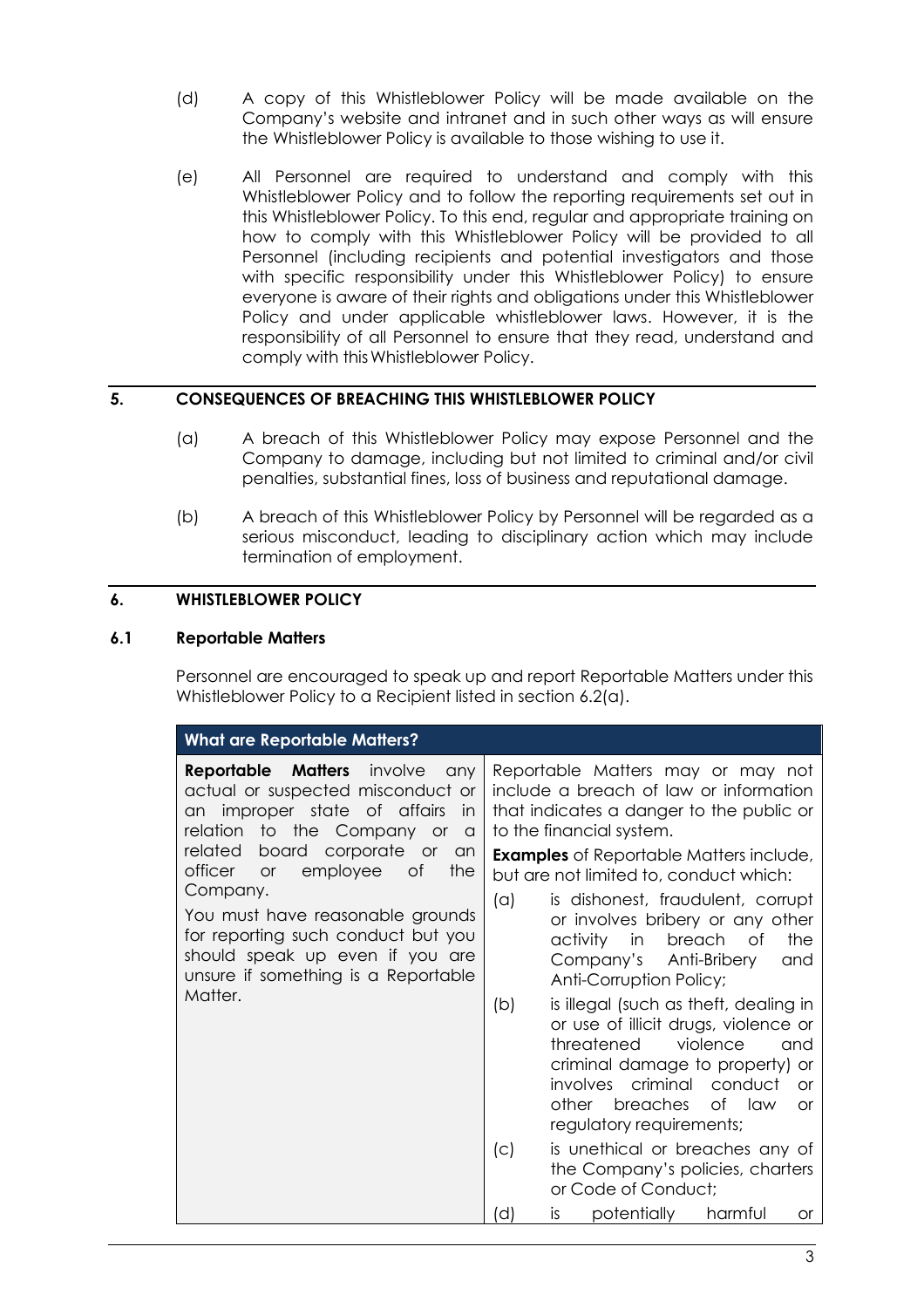|                                                                                                                                                                                                                                                                                                        |                 | damaging to the Company, an                                                                                                                                                                                                                                                 |
|--------------------------------------------------------------------------------------------------------------------------------------------------------------------------------------------------------------------------------------------------------------------------------------------------------|-----------------|-----------------------------------------------------------------------------------------------------------------------------------------------------------------------------------------------------------------------------------------------------------------------------|
|                                                                                                                                                                                                                                                                                                        |                 | employee or person, such as<br>unsafe<br>work<br>practices,<br>environmental<br>damage<br><b>or</b><br>substantial wasting of Company<br>resources;                                                                                                                         |
|                                                                                                                                                                                                                                                                                                        | (e)             | financial<br>loss<br>may cause<br>or<br>the<br>damage in any way<br>to<br>Company's reputation<br><b>or</b><br>be<br>detrimental<br>otherwise<br>to<br>the<br>Company's interest;                                                                                           |
|                                                                                                                                                                                                                                                                                                        | (f)             | involves actual or threatened<br>harassment,<br>discrimination,<br>victimisation or bullying, or any<br>other type of detrimental action<br>(other than disclosures that solely<br>relate to personal work-related<br>grievances as defined in the<br>Corporations Act); or |
|                                                                                                                                                                                                                                                                                                        | (g)             | amounts<br>to<br>abuse<br>Оf<br>an<br>authority.                                                                                                                                                                                                                            |
| Reportable Matters do <b>not</b> generally<br>work-related<br>include<br>personal                                                                                                                                                                                                                      | <b>Examples</b> | of personal<br>work-related<br>grievances include:                                                                                                                                                                                                                          |
| grievances.                                                                                                                                                                                                                                                                                            | (a)             | conflict                                                                                                                                                                                                                                                                    |
| work-related<br>Personal<br>grievances<br>are those that relate to current or                                                                                                                                                                                                                          |                 | interpersonal<br>an<br>between<br>the<br><b>Discloser</b><br>and<br>another employee; and                                                                                                                                                                                   |
| former employment and have, or<br>tend to have, implications for the                                                                                                                                                                                                                                   | (b)             | a decision that does not involve<br>a breach of workplace laws;                                                                                                                                                                                                             |
| Discloser personally but do not have<br>any other significant implications for<br>the Company (or any other entity)                                                                                                                                                                                    | (C)             | the<br>decision<br>concerning<br>a<br>engagement,<br>transfer<br><b>or</b><br>promotion of the Discloser;                                                                                                                                                                   |
| or do not relate to conduct<br><b>or</b><br>conduct,<br>alleged<br>about<br>$\alpha$<br>Reportable Matter.                                                                                                                                                                                             | (d)             | a decision concerning the terms<br>and conditions of engagement<br>of the Discloser; or                                                                                                                                                                                     |
| Personnel can discuss personal work-<br>with<br>the<br>related<br>grievances<br>Company Secretary.<br>Alternatively,<br>Personnel may wish to seek legal<br>their<br>advice<br>about<br>rights<br>and<br>protections under employment law<br>and ways to resolve personal work-<br>related grievances. | (e)             | decision<br>to<br>suspend<br>a<br>or<br>terminate the engagement<br>Оf<br>the Discloser, or otherwise<br>to<br>discipline the Discloser                                                                                                                                     |

# <span id="page-5-1"></span><span id="page-5-0"></span>**6.2 Making a Report**

# (a) **Who to report to?**

The Company encourages reports of Reportable Matters to be made to any of the following recipients (as appropriate in the circumstances) (**Recipients**):

(i) to the Whistleblower Protection Officer;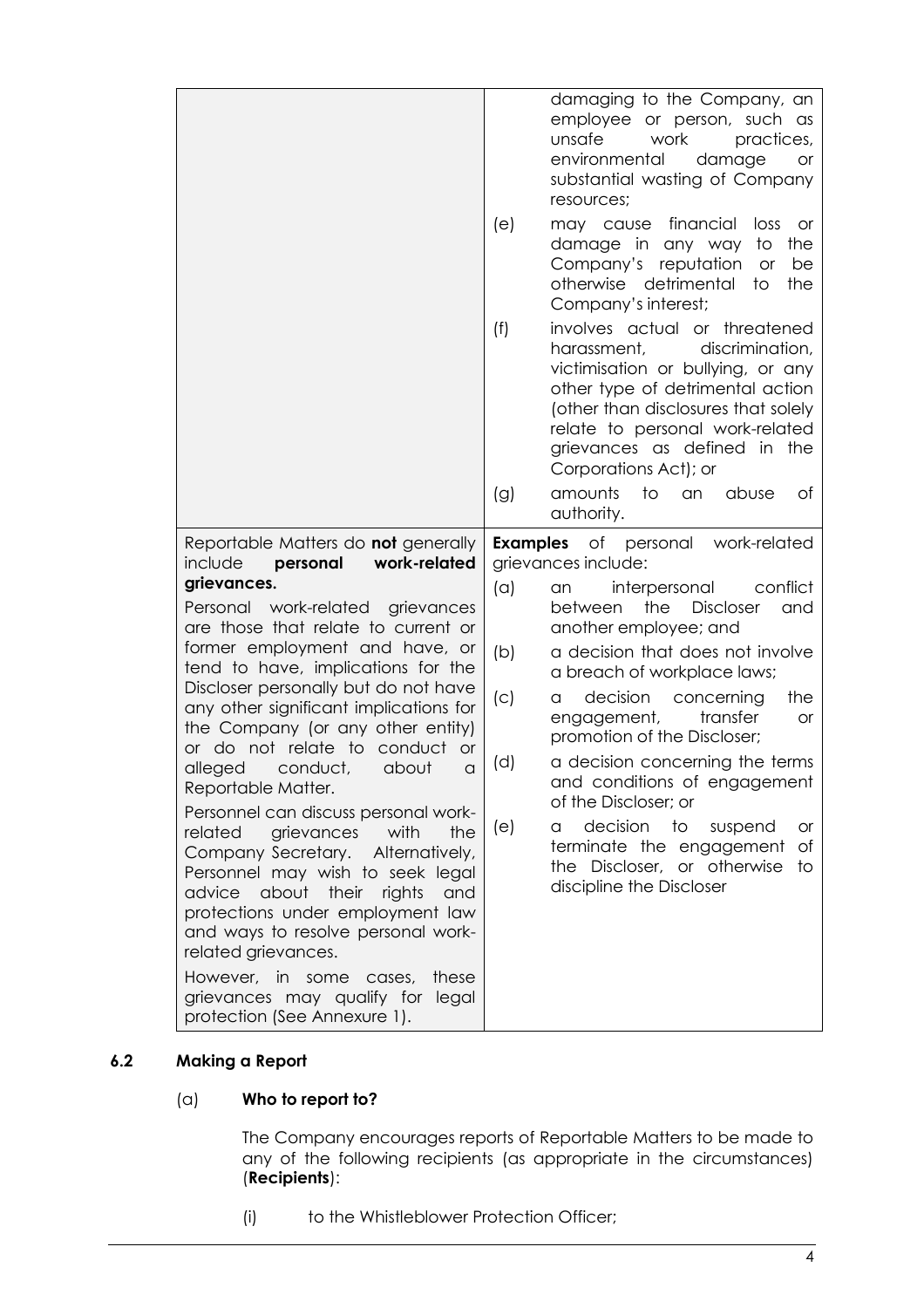- (ii) to the relevant supervisor, senior manager or officer in the Company who makes, or participates in making, decisions that affect the whole, or a substantial part of, the business of the Company, or who has the capacity to affect significantly the Company's financial standing;
- (iii) any member of the Board; or
- (iv) the Company Secretary.

The contact details of the Recipients can be found on the Company's intranet. Reports can be made by email, telephone or in person.

The Company recognises that there may be issues of sensitivity whereby a Discloser does not feel comfortable to make a report to an internal recipient. In such cases, the Discloser may feel more comfortable making an anonymous disclosure or an external recipient.

Nothing in this Whistleblower Policy (including anonymous reporting) should be taken in any way as restricting someone from reporting any matter or providing any information to a regulator (such as ASIC, the APRA, Commissioner), the Company's auditor or a member of the audit team, a lawyer (to obtain advice or representation) or any other person in accordance with any relevant law, regulation or other requirement. Information in relation to whistleblowing is available from such regulators and can generally be downloaded on their website.

# (b) **Anonymous reports**

The Company also appreciates that speaking up can be difficult. Reports can also be made anonymously or using a pseudonym and still be protected. A Discloser can refuse to answer questions that could reveal their identity. While reports can be made anonymously, it may affect the ability to investigate the matter properly and to communicate with the Discloser about the report. Anonymous Disclosers should therefore attempt to maintain two-way communication as far as possible.

Anonymous reports can be made by consider sending an anonymous email using a temporary or disposable email address available from the internet.

# (c) **Information to include in the report**

As much information should be included in the report as possible including details of the Reportable Matter, people involved, dates, locations and whether more evidence may exist.

Disclosers will be expected to have reasonable grounds to believe the information being disclosed is true (which will be based on the objective reasonableness of the reasons for the Discloser's suspicions) but the Discloser will not be penalised and may still qualify for protection if the information turns out to be incorrect should they have such reasonable grounds. However, any deliberate false reporting will not qualify for protection under this Whistleblower Policy and will be treated as a serious matter and may be subject to disciplinary action.

# (d) **Questions**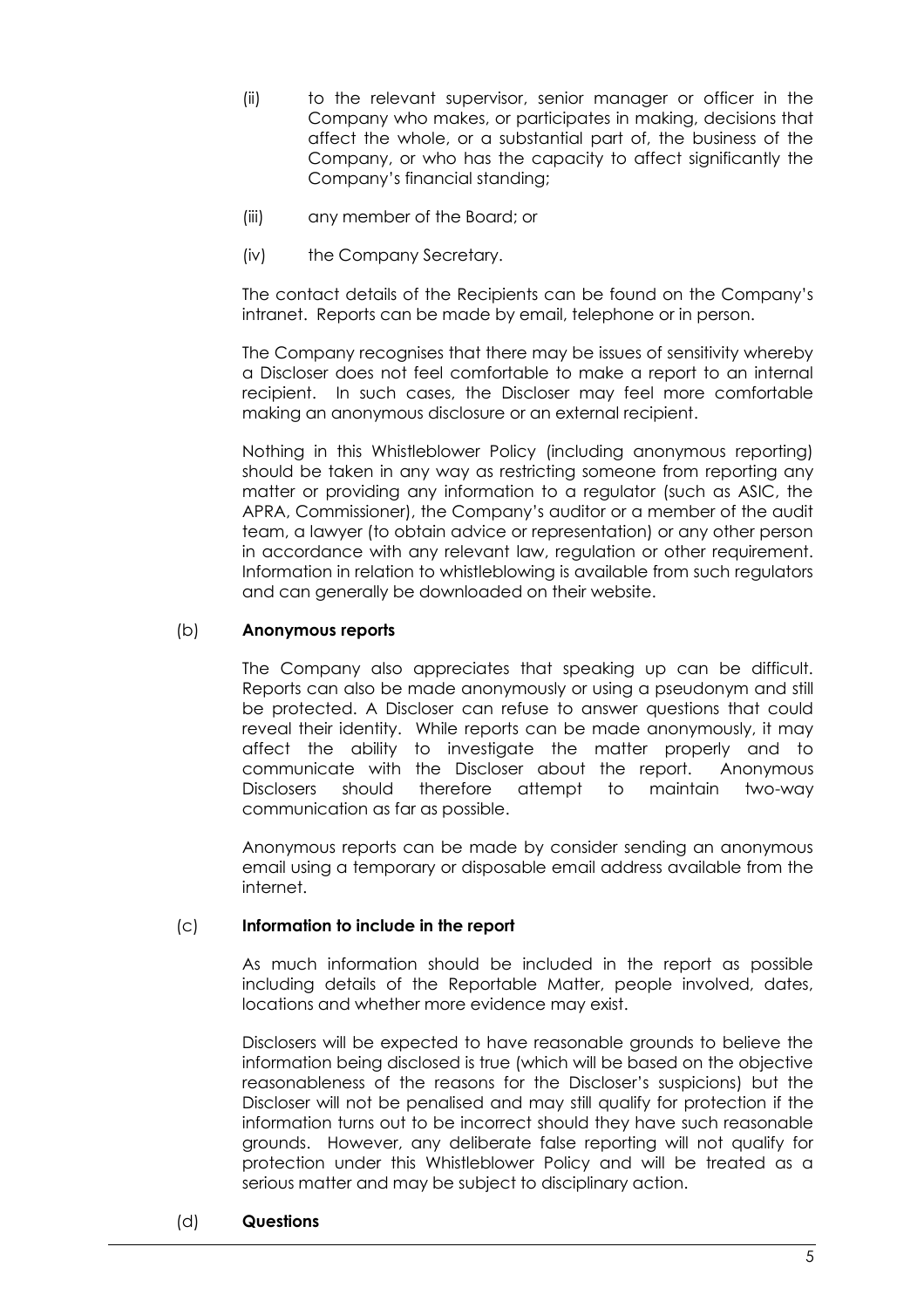Personnel who are unsure about how this Whistleblower Policy works, what is covered by the Whistleblower Policy or how a disclosure may be handled are encouraged to speak with the Whistleblower Protection Officer in the first instance.

# <span id="page-7-0"></span>**6.3 Investigating a Report**

# (a) **Who will investigate?**

An appropriate investigator (or investigators) may be appointed to investigate any reports made under this Whistleblower Policy. An investigator will be independent of the Discloser and individuals who are the subject of the disclosure and the department or business unit involved. Possible investigators include:

- (i) the Whistleblower Protection Officer;
- (ii) a relevant supervisor, senior manager or officer in the Company who makes, or participates in making, decisions that affect the whole, or a substantial part of, the business of the Company, or who has the capacity to affect significantly the Company's financial standing;
- (iii) any member of the Board; and
- (iv) the Company Secretary.

Where a Reportable Matter relates to the managing director, Chief Executive Officer, Whistleblower Protection Officer, or a director of the Company, the matter will be referred directly to an appropriate person.

# (b) **How will the investigation be conducted?**

Any matters reported under this Whistleblower Policy will be considered and a determination will be made as to whether the disclosure falls within the scope of this Whistleblower Policy. If so, the matter will be investigated as soon as practicable after the matter has been reported. The investigation process will be conducted in a thorough, fair, objective and independent manner (while preserving confidentiality) and will depend on the precise nature of the conduct being investigated. Due care and appropriate speed will be taken and reported information will be verified and relevant personnel interviewed as part of the investigative process. The Company may seek independent advice as necessary.

The Discloser may be asked for further information, will be given regular and appropriate updates in the circumstances and will be advised of any outcomes from the investigation (subject to considerations of privacy and confidentiality). Any updates or outcomes will be advised by reasonable means.

Anonymous reports will be investigated based on the information provided and may be limited if the Discloser has refused or omitted to provide contact details.

At the end of the investigation, the relevant investigating officer will report their findings to the Chairman who will determine the appropriate response. This may include rectifying any unacceptable conduct and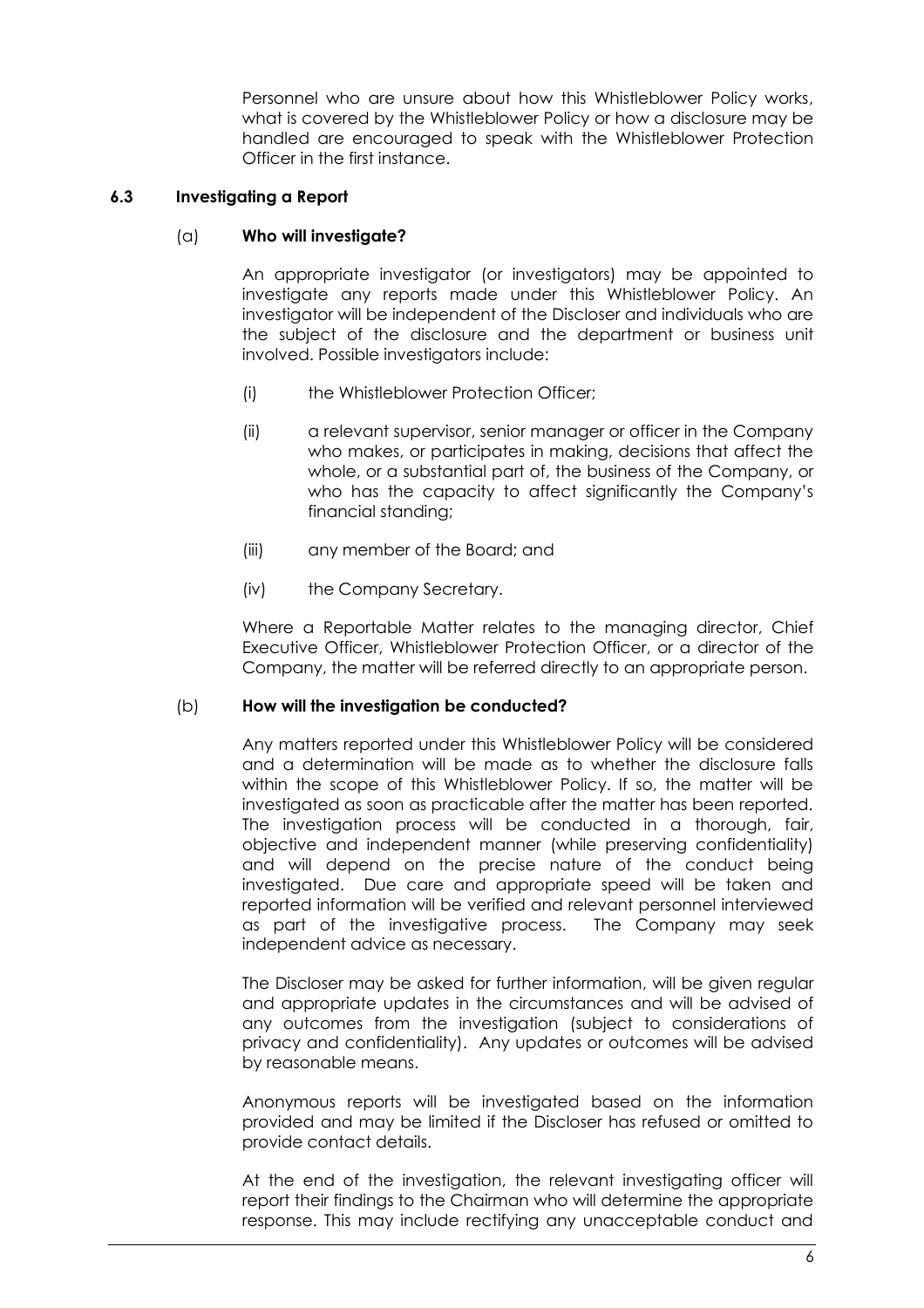taking any action required to prevent future occurrences of the same or similar conduct as well as disciplinary action if necessary. The identity of the Discloser will be redacted from any written investigation reports unless they have consented to disclosure of their identity.

The Discloser may lodge a complaint with a regulator if they are not happy with an outcome of the investigation or if they consider that this Whistleblower Policy has not been adhered to adequately.

# <span id="page-8-0"></span>**6.4 Support and Protections**

# (a) **Identity Protection (Confidentiality) for Disclosers**

The identity of and information likely to lead to the identification of a Discloser will be kept confidential, however a disclosure can be made:

- (i) if the Discloser consents;
- (ii) to ASIC, APRA, the Commissioner or a member of the AFP;
- (iii) to a lawyer for the purpose of obtaining legal advice or representation; or
- (iv) if the disclosure is allowed or required by law.

During the course of an investigation, the Company will take reasonable steps to reduce the risk of disclosing information that could identify the Discloser (including redacting all personal information or references to the Discloser, restricting the number of people involved in handling and investigating the disclosure and ensuring secure and confidential email communication in relation to the investigation). Note however, that in practice, people may be able to guess the Discloser's identity if the Discloser has mentioned their intention to make a disclosure; the Discloser is one of a very small number of people with access to the information; or the disclosure relates to information that a Discloser has previously been told privately and in confidence.

Unauthorised disclosure of:

- (i) the identity of a Discloser who has made a report of a Reportable Matter; or
- (ii) information from which the identity of the Discloser could be inferred,

may be an offence under Australian law, will be regarded as a disciplinary matter and will be dealt with in accordance with the Company's disciplinary procedures.

A Discloser may lodge a complaint about a breach of confidentiality with the Company or a regulator.

# (b) **Protection from detriment for Disclosers**

A Discloser who makes a report under this Whistleblower Policy shall not suffer detriment (either actual or threatened). Examples of actual or threatened detriment include: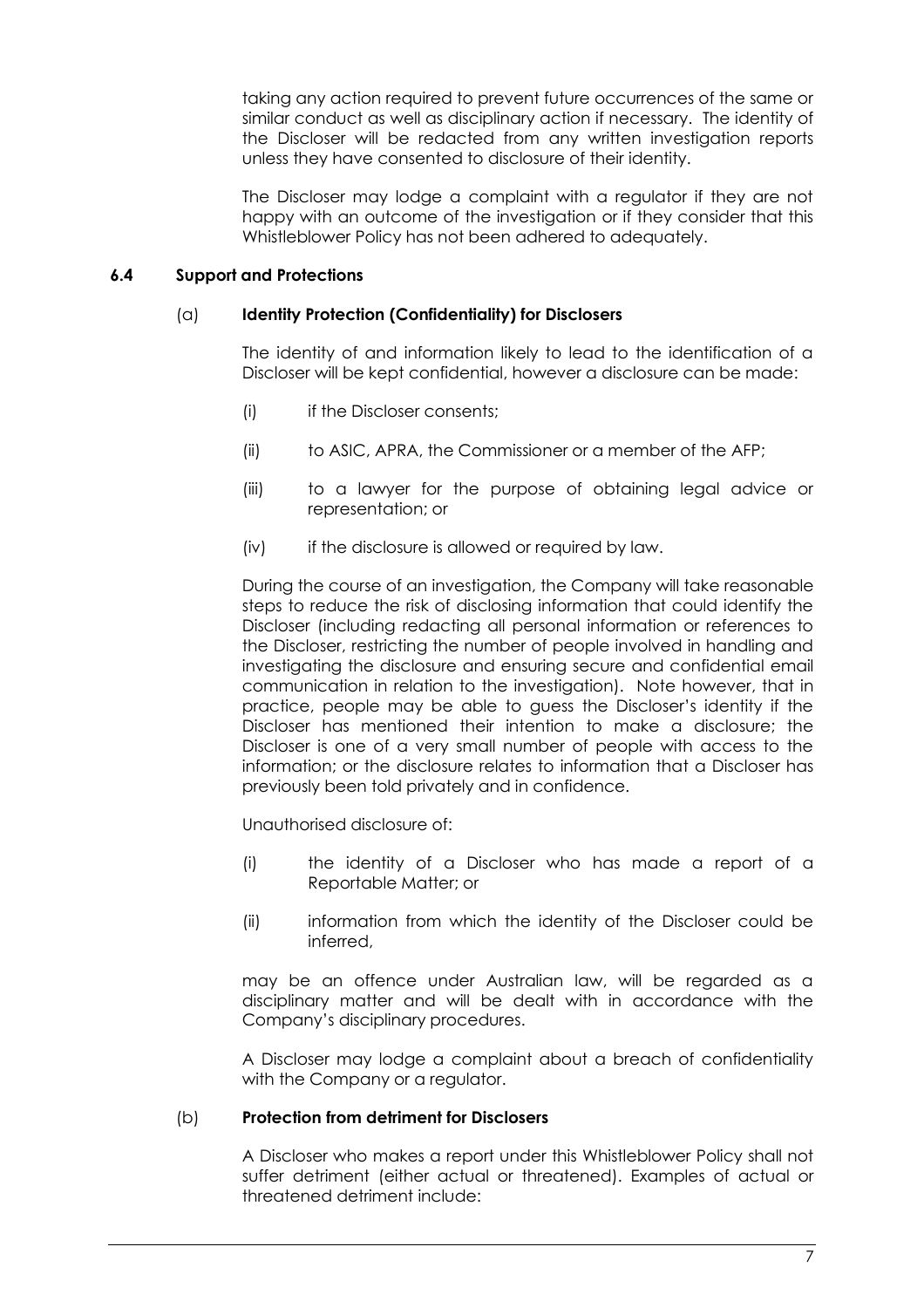- (i) harassment, intimidation, victimisation, bias or discrimination;
- (ii) dismissal of an employee or varying an employee's position or duties;
- (iii) causing physical or psychological harm or injury; or
- (iv) damage to a person's property, reputation, business or financial position or any other damage.

Certain actions will not constitute detrimental conduct such as:

- (i) administrative action that is reasonable for the purpose of protecting a Discloser from detriment (eg moving a Discloser who has made a disclosure about their immediate work area to another area to prevent them from detriment); and
- (ii) managing a Discloser's unsatisfactory work performance, if the action is in line with the Company's performance management framework.

The Company will take all steps to protect Disclosers from any form of detrimental treatment and may ensure that a risk assessment is carried out to determine the risk of detriment.

Anyone who retaliates against someone who has reported a possible violation may be subject to discipline by the Company or penalties under the Corporations Act, Taxation Act or other Australian law.

Anyone who is subjected to detriment as a result of making a report under this Whistleblower Policy should report it in accordance with clause [6.2](#page-5-0) of this Whistleblower Policy.

A Discloser (or any other employee or person) can seek compensation or other remedies through the courts if:

- (i) they suffer loss, damage or injury because of a disclosure; and
- (ii) the Company failed to prevent a person from causing the detriment.

A Discloser may seek independent legal advice or contact a regulatory body if they believe they have suffered detriment.

# (c) **Other protections available to Disclosers**

Additional protections will be offered by the Company depending on the Reportable Matter and the people involved. Protections may include but are not limited to:

- (i) monitoring and managing behaviour of other employees;
- (ii) offering support services (including counselling or other professional or legal services);
- (iii) implementing strategies to help minimise and manage stress; time or performance impacts; or other challenges resulting from the disclosure or the investigation;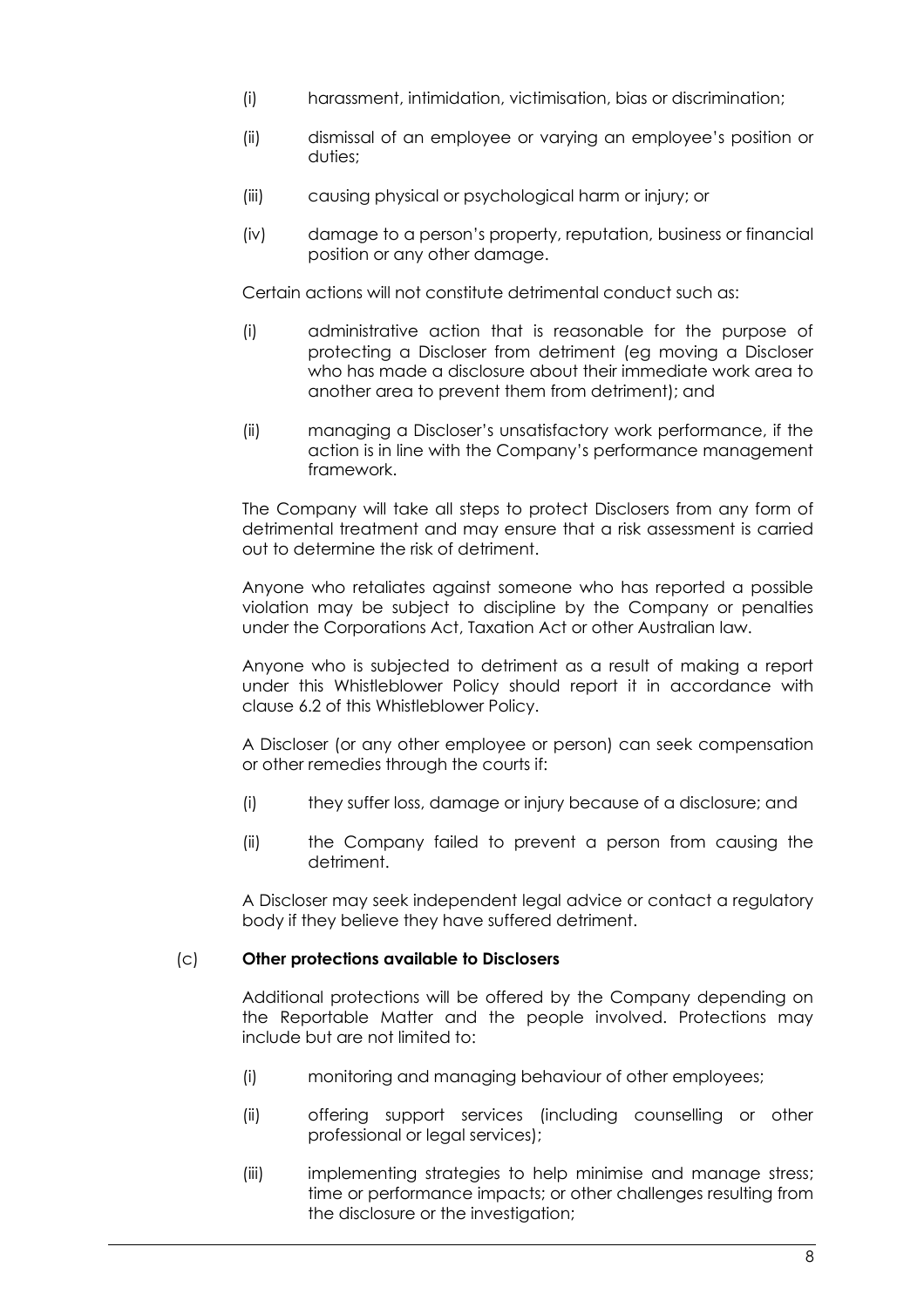- (iv) relocating employees to a different group or office or to another role or making modifications to the employee's workplace or the way they perform their duties;
- (v) offering a leave of absence or flexible workplace arrangements during the course of an investigation; or
- (vi) rectifying any detriment suffered.

In addition, current and former employees may also request additional support from the Whistleblower Protection Officer if required.

Whilst the Company will endeavour to support all Disclosers, it will not be able to provide the same sort of practical support to each Discloser. Therefore, the processes in this Whistleblower Policy will be adapted and applied to the extent reasonably possible.

# (d) **Fair treatment of those mentioned in a disclosure**

The Company will ensure fair treatment of officers and employees of the Company who are mentioned in any disclosure, and to whom any disclosures relate. The disclosure will be handled confidentially and will be assessed and may be subject to investigation. If an investigation is required, it will be conducted in an objective, fair and independent manner. Such employees will be advised of the subject matter of the disclosure at the appropriate time and as required by law and will be advised of the outcome of the investigation. An employee who is the subject of a disclosure may contact the Company's support services.

# (e) **Files and Records**

The Company will ensure that any records relating to any reports made under this Whistleblower Policy are stored securely and only accessed by authorised personnel directly involved in managing and investigating the report. All those involved in handling and investigating reports will be reminded about confidentiality requirements including that an unauthorised disclosure of a Discloser's identity may be a criminal offence.

# (f) **Special legal protections under the Corporations Act and the Taxation Act**

Whilst this Whistleblower Policy deals with internal disclosures of information, additional legal protections are available for certain Disclosers under the Corporations Act and the Taxation Act provided the disclosure is about a "disclosable matter" or "tax affair" as defined under such legislation and certain conditions are met. These are summarised in Annexures 1 and 2 respectively. Disclosures that are not about "disclosable matters" or "tax affairs" will not qualify for protection under the Corporations Act or Taxation Act. For more information, see the information available on the ASIC website and the ATO website.

# <span id="page-10-0"></span>**7. MONITORING AND REVIEW**

(a) Material incidences reported under this Whistleblower Policy will be reported to the Board or a committee of the Board.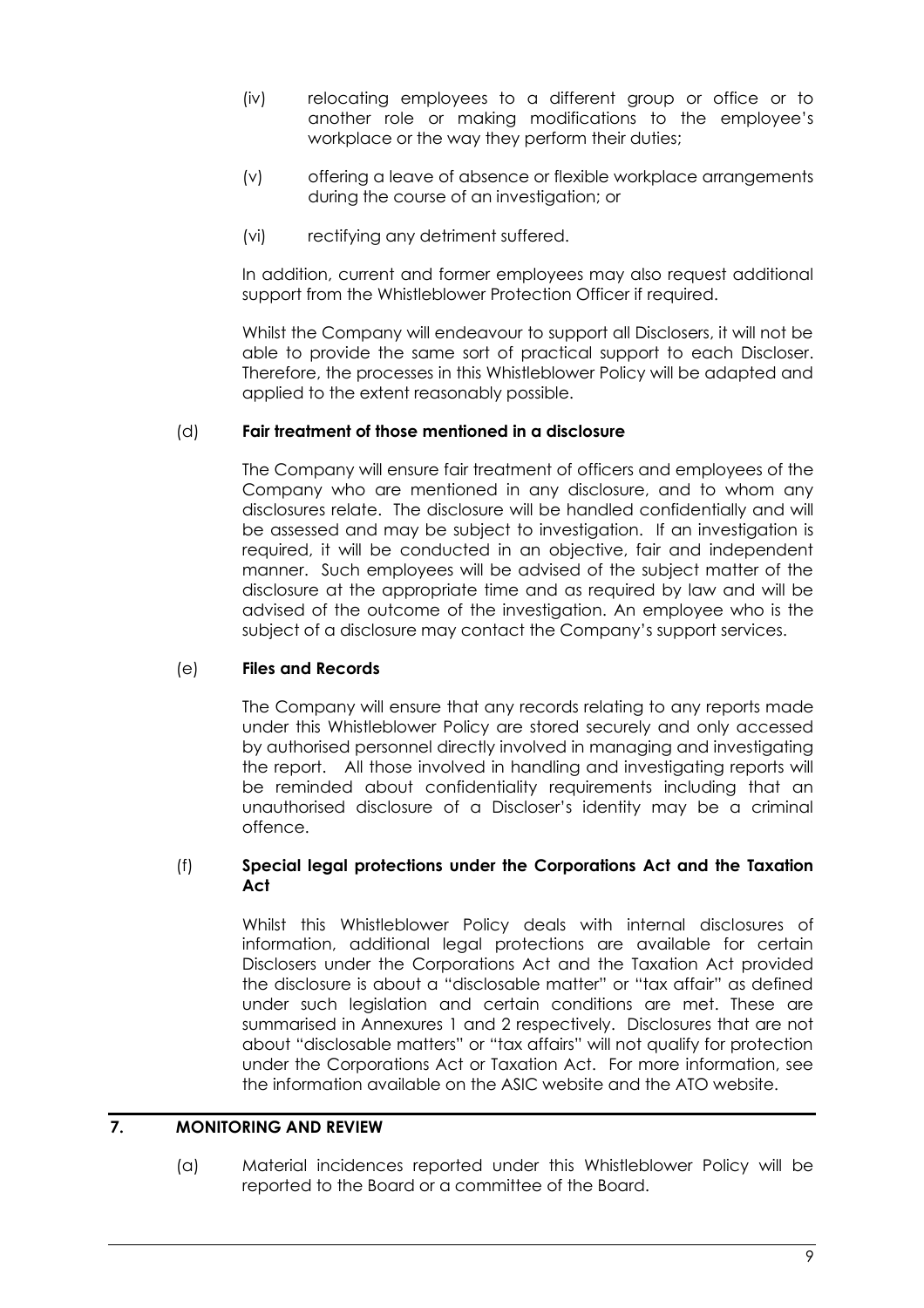- (b) The Board, in conjunction with the Whistleblower Protection Officer will monitor the content, effectiveness and implementation of this Whistleblower Policy on a regular basis. There may also be independent reviews taken from time to time. Any findings, updates or improvements identified will be addressed as soon as possible and circulated to all officers and employees
- (c) Officers and employees are invited to comment on this Whistleblower Policy and suggest ways in which it might be improved. Comments, suggestions and queries should be addressed to the Board.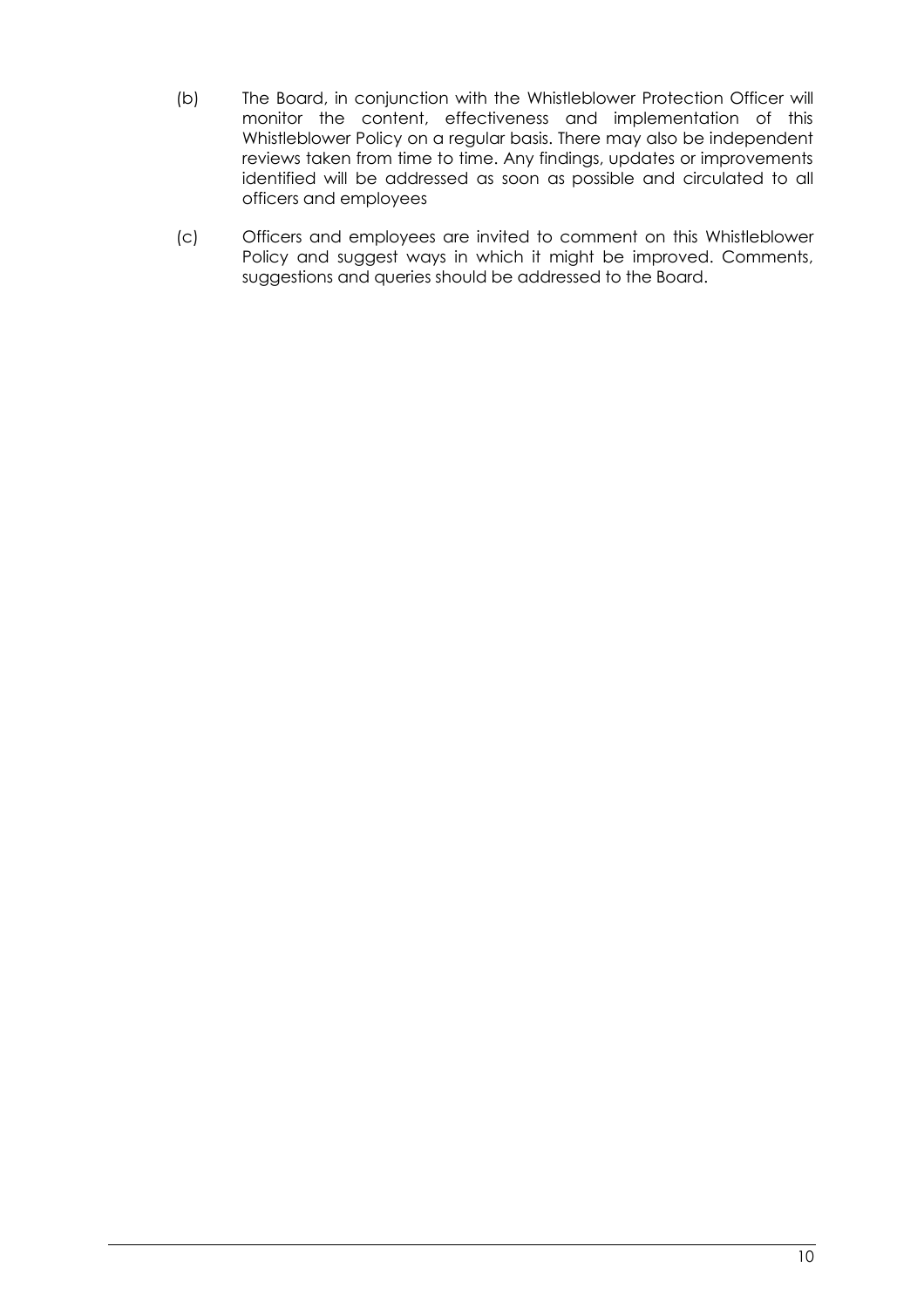# <span id="page-12-0"></span>**ANNEXURE 1 – SUMMARY OF PROTECTIONS UNDER THE CORPORATIONS ACT**

The Corporations Act sets out disclosures that are protected under the Corporations Act if certain conditions are met as well as the protections available to protected disclosures. *A summary of such protections (as at the date of this policy) is set out below but you should refer to the Corporations Act itself for a full understanding of the conditions and protections available and the relevant definitions. You can also visit the ASIC website for more information.*

### **1. PROTECTED DISCLOSURES**

Disclosures will be protected if:

- <span id="page-12-1"></span>(a) the discloser is an **Eligible Whistleblower**, being an individual who is, or has been, any of the following:
	- (i) an officer or employee of the Company (eg current and former employees who are permanent, part-time, fixed-term or temporary, interns, secondees, managers and directors);
	- (ii) an individual who supplies services or goods to the Company (whether paid or unpaid) or an employee of a person that supplies goods or services to the Company (eg current and former contractors, consultants, service providers and business partners);
	- (iii) an associate of the Company;
	- (iv) a relative, dependant or dependant of the spouse of any individual referred to a[t \(i\)](#page-12-1) to [\(iii\)](#page-12-2) above; or
	- (v) any prescribed individual under the Corporations Act;
- <span id="page-12-2"></span>(b) **and** the disclosure is made to:
	- (i) the ASIC, APRA or a prescribed Commonwealth authority; or
	- (ii) an **Eligible Recipient**, being:
		- (A) an officer or senior manager of the Company or a related body corporate of the Company;
		- (B) an auditor (or a member of the audit team) of the Company or a related body corporate of the Company;
		- (C) an actuary of the Company or a related body corporate of the Company;
		- (D) a person authorised by the Company to receive disclosures that qualify for protection under the Corporations Act;
		- (E) anyone prescribed under the regulations as being an eligible recipient; or
	- (iii) a legal practitioner for the purposes of obtaining legal advice or legal representation in relation to the whistleblower provisions in the Corporations Act (even in the event such legal practitioner concludes that a disclosure does not relate to a disclosable matter under the Corporations Act);
- (c) **and** the disclosure relates to a **Disclosable Matter** in that the discloser has reasonable grounds to suspect that the information concerns misconduct, or an improper state of affairs or circumstances in relation to the Company or a related body corporate of the Company. This includes any suspicion that the Company or its body corporate, or an officer or employee of the Company or its body corporate has engaged in conduct that:
	- (i) constitutes an offence against, or a contravention of, a provision of the Corporations Act, the *Australian Securities Investments Commission Act 2001*, the *Banking Act 1959*, the *Financial Sector (Collection of Data) Act 2001*, the *Insurance Act 1973*, the *Life Insurance Act 1995*, the *National Consumer Credit Protection Act 2009*, the *Superannuation Industry (Supervision) Act 1993*, or an instrument made under any such Act; or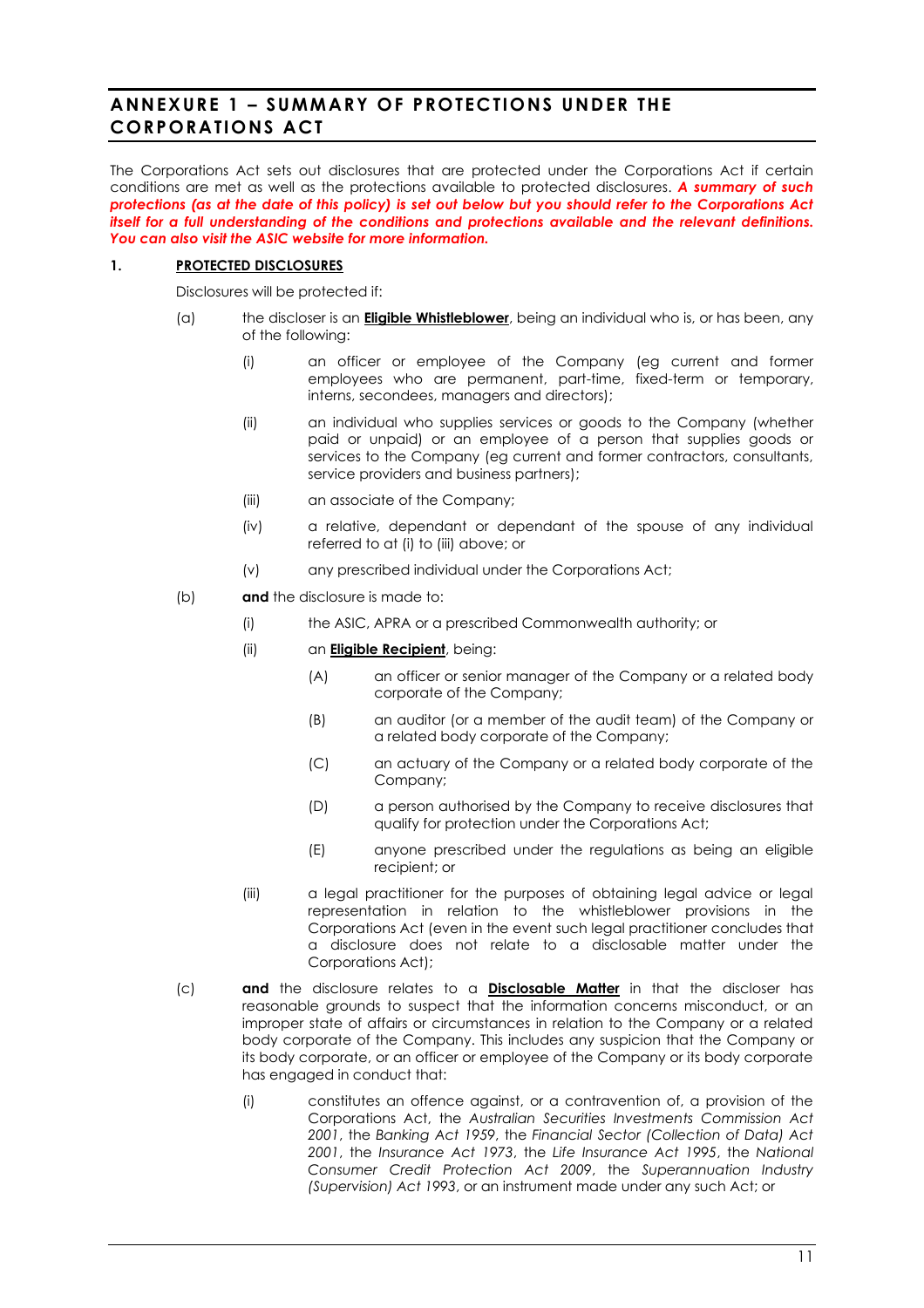- (ii) constitutes an offence against any other law of the Commonwealth of Australia that is punishable by imprisonment for a period of 12 months or more; or
- (iii) represents a danger to the public of the financial system; or
- (iv) is prescribed by regulation.

(Note that the term "misconduct" is defined in the Corporations Act to include fraud, negligence, default, breach of trust and breach of duty.)

### (d) **Public interest and Emergency Disclosures**

Emergency or public interest disclosures (as defined under the Corporations Act) will also be protected if made to Journalists or Parliamentarians (each as defined in the Corporations Act) in extreme cases (excluding tax matters) in circumstances where at least 90 days have passed since an earlier protected disclosure has been made to ASIC, APRA or another Commonwealth body without reasonable steps having been taken to address the misconduct, or there will be substantial and imminent danger to someone's health or safety. Note that before such public interest disclosure is made, the discloser must have given written notice to the relevant regulatory body. Such notice must include sufficient information to identify the previous disclosure and must state that the discloser intends to make the public disclosure if appropriate steps are not taken.

Disclosers are advised to contact the Company's Whistleblower Protection Officer or an independent legal adviser to ensure they understand the criteria for making an emergency or public interest disclosure that qualifies for protection.

#### (e) **Personal work-related grievances**

Personal work-related grievances (as defined in the Corporations Act) will not be protected to the extent that the information disclosed does not concern a contravention, or an alleged contravention, of the prohibition on victimisation under the Corporations Act that involves detriment caused to the discloser or a threat made to the discloser.

However, a personal work-related grievance will still qualify for protection if:

- (i) it includes information about misconduct, or information about misconduct includes or is accompanied by a personal work-related grievance (mixed report);
- (ii) the Company has breached employment or other laws punishable by imprisonment for a period of 12 months or more, engaged in conduct that represents a danger to the public, or the disclosure relates to information that suggests misconduct beyond the Discloser's personal circumstances;
- (iii) the Discloser suffers from or is threatened with detriment for making the disclosure; or
- (iv) the Discloser seeks legal advice or legal representation about the operation of the whistleblower protections under the Corporations Act.

### **2. PROTECTIONS AVAILABLE**

### (a) **Protected disclosures will be given the following protections under the Corporations Act**

#### **Protected disclosures not actionable**

- (i) the discloser will not be subject to any civil, criminal or administrative liability (including disciplinary action) for making the disclosure; and
- (ii) no contractual or other remedy may be enforced, and no contractual or other right may be exercised against the discloser on the basis of the disclosure; and
- (iii) if the disclosure qualified for protection under the Corporations Act (including public interest and emergency disclosure), the information is not admissible as evidence against the discloser in criminal proceedings for the imposition of a penalty, other than proceedings in respect of the falsity of the information;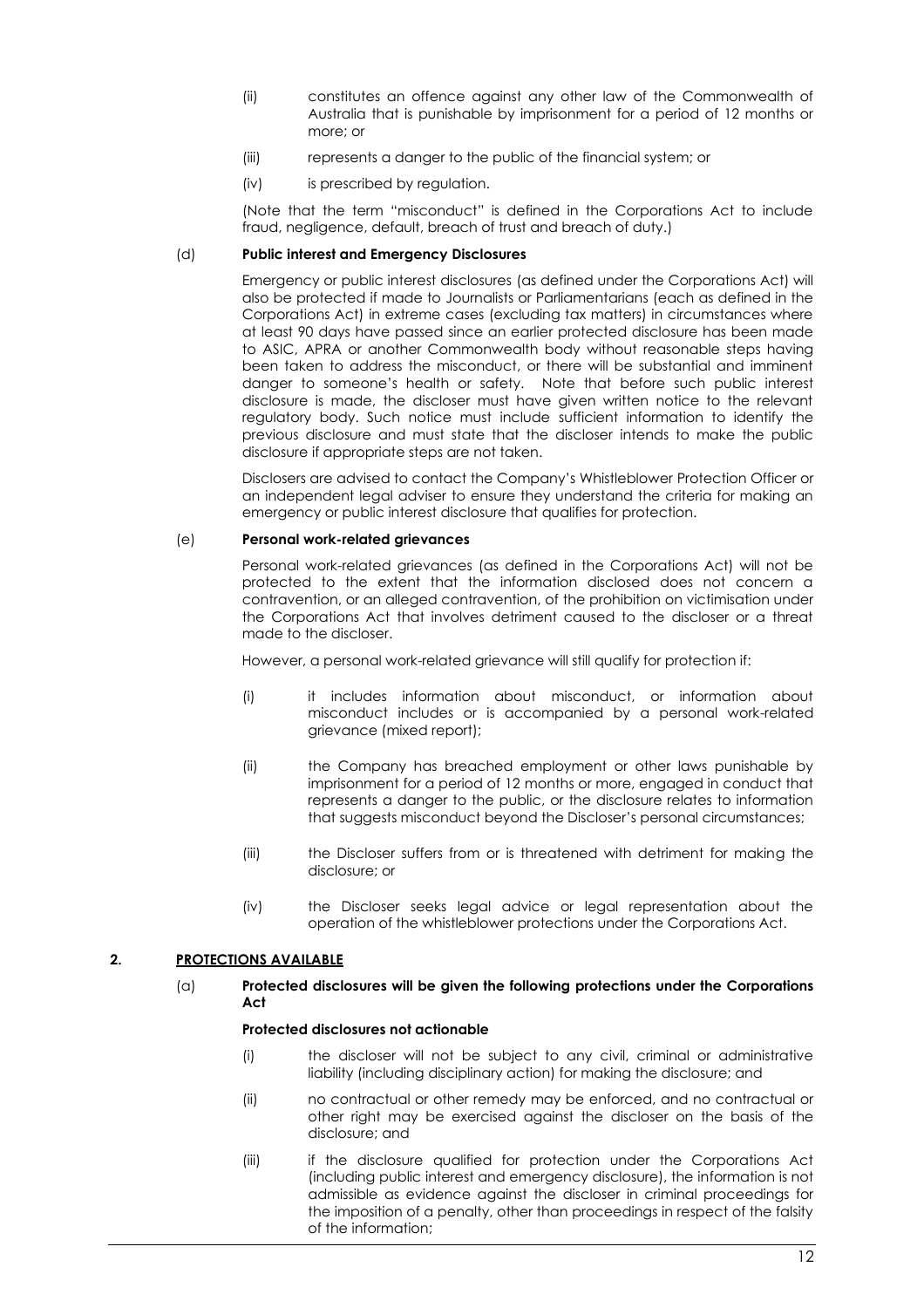### **Victimisation Prohibited**

Anyone who causes or threatens to cause detriment (as defined in the Corporations Act) to a discloser or another person in the belief or suspicion that a report has been made, or may have been made, proposes to or could be made, may be guilty of an offence and may be liable for damages or subject to a court order. Examples of possible court orders include, but are not limited to:

- (i) requiring compensation for loss or damage;
- (ii) an injunction to prevent, stop or remedy the effects of detrimental conduct;
- (iii) an order requiring an apology for engaging in detrimental conduct;
- (iv) if the detrimental conduct wholly or partly resulted in the termination of an employee's employment, reinstatement of their position; and
- (v) any other order the court thinks appropriate.

### **Identifying information not to be disclosed**

Subject to applicable laws:

- (i) a discloser's identity cannot be disclosed to a Court or tribunal except where considered necessary; and
- (ii) the person receiving the report commits an offence if they disclose the substance of the report or the discloser's identity, without the discloser's consent, to anyone except an authorised disclosure to ASIC, APRA, the AFP or a lawyer for the purposes of obtaining legal advice or representation in relation to the report.

### **Costs of proceedings**

A discloser may not need to pay costs of legal proceedings unless they have acted vexatiously or without reasonable cause and the unreasonable act caused the other party to incur the costs.

### (b) **Confidentiality**

In relation to a protected disclosure, the identity of a discloser (and any information likely to lead to the identification of a discloser) must be kept confidential unless expressly authorised in writing.

A disclosure of the discloser's identity will be authorised if made:

- (i) to ASIC, APRA or a member of the AFP;
- (ii) to a legal practitioner for the purposes of obtaining legal advice or legal representation in relation to the whistleblower provisions in the Corporations Act;
- (iii) to a person prescribed by the regulations of the Corporations Act for this purpose;
- (iv) with the express written consent of the discloser; or
- (v) by ASIC, APRA or a member of the AFP to a Commonwealth or State or Territory authority for the purpose of assisting the authority in the performance of its functions or duties.

However, such confidentiality does not apply where the disclosure is not the identity of the discloser and is reasonably necessary for the purposes of investigating a matter and all reasonable steps have been taken to reduce the risk that the discloser will be identified.

### (c) **Timing**

A discloser will qualify for protection from the time they make their disclosure, regardless of whether, at this time, the discloser or recipient recognises that the disclosure qualifies for protection.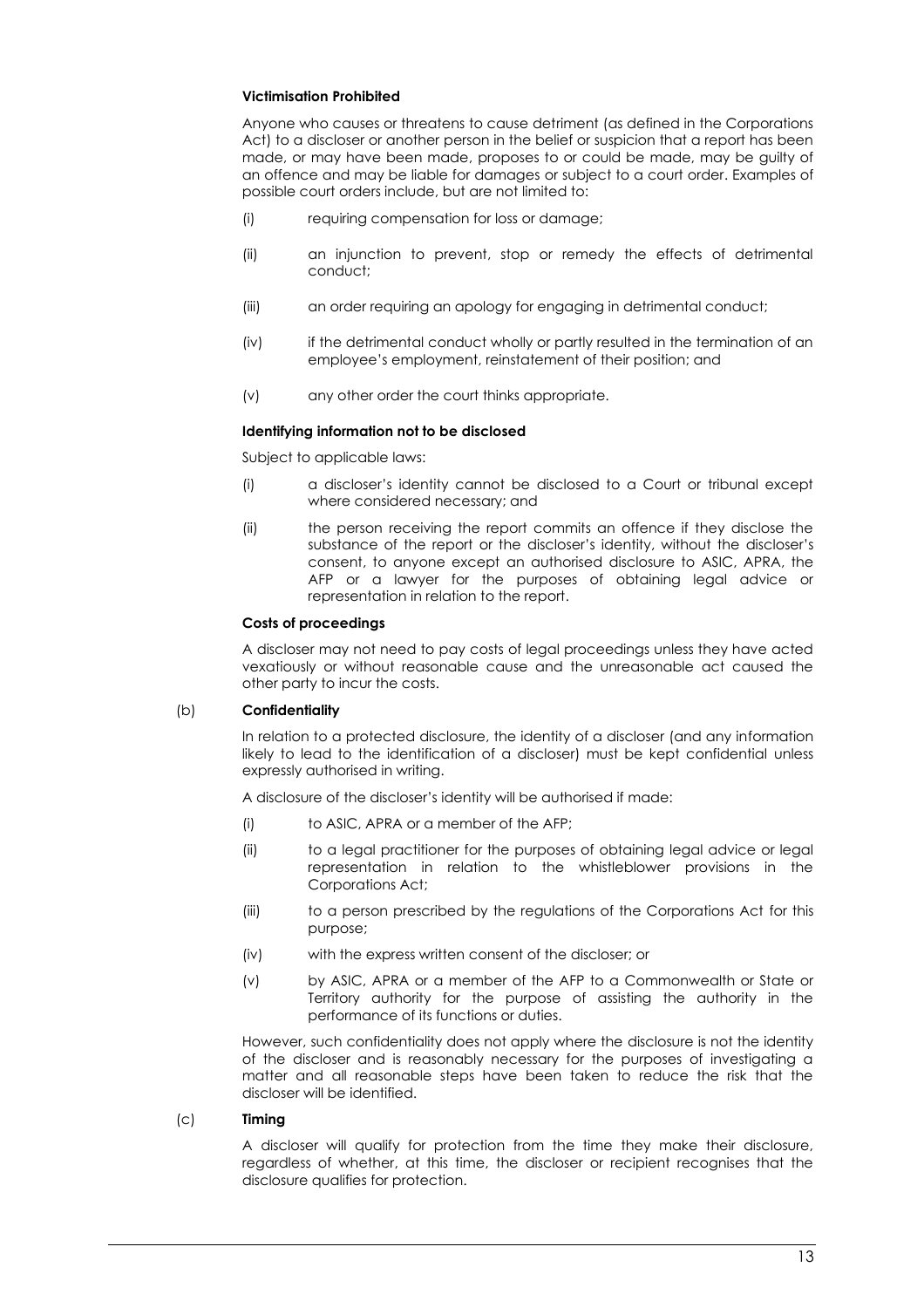# (d) **No immunity from misconduct**

Note that the protections do not grant immunity for any misconduct a discloser has engaged in that is revealed in their disclosure.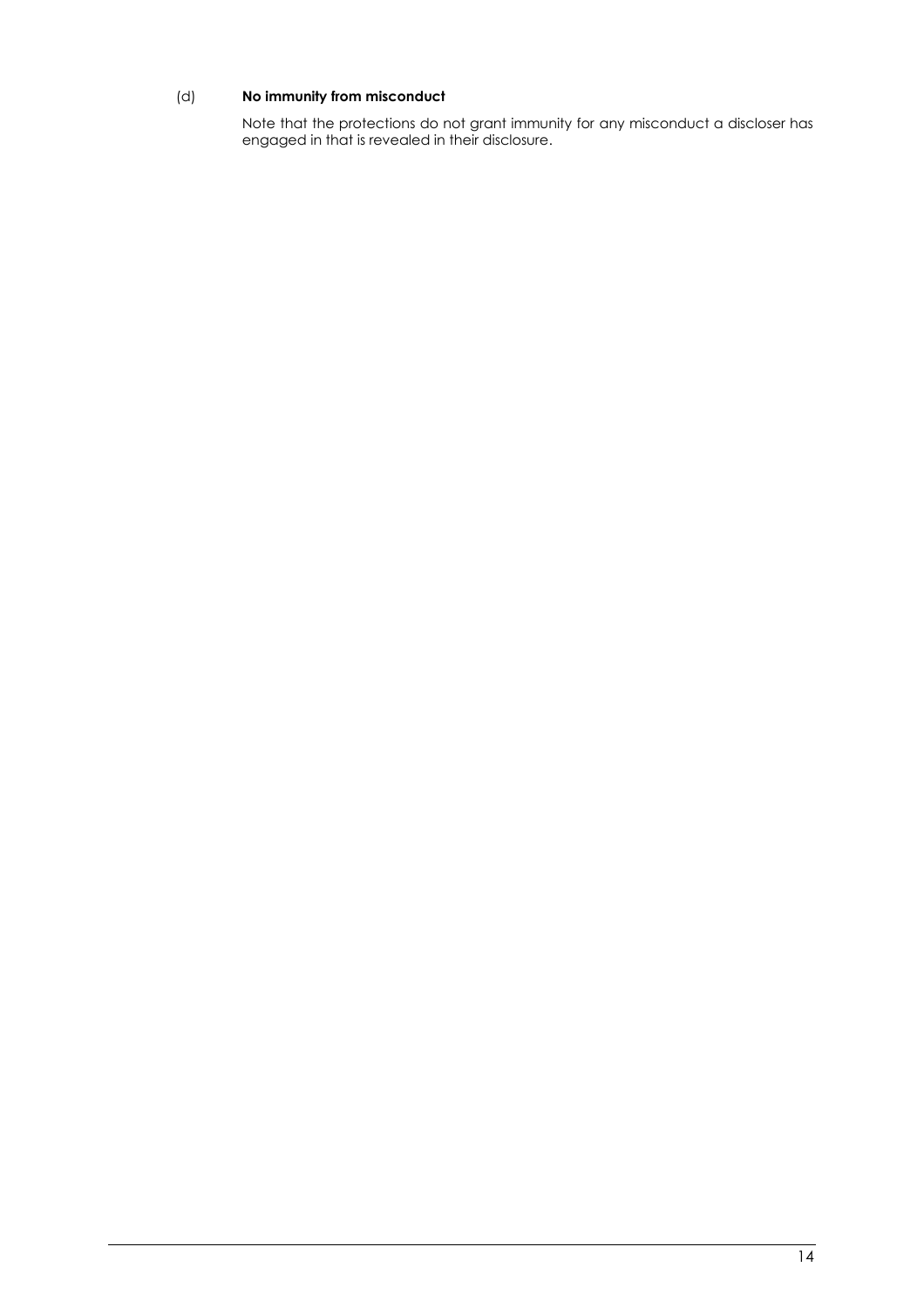# <span id="page-16-0"></span>**ANNEXURE 2 – SUMMARY OF PROTECTIONS UNDER THE TAXATION ADMINISTRATION ACT**

The Taxation Act sets out disclosures that are protected under the Taxation Administration Act if certain conditions are met as well as protections available to protected disclosures. *A summary of such protections (as at the date of this policy) is set out below but you should refer to the Taxation Administration Act itself for a full understanding of the conditions and protections available and the relevant definitions. You can also visit the ATO website for more information.*

### **1. PROTECTED DISCLOSURES**

Disclosures will be protected if:

- <span id="page-16-1"></span>(a) the discloser is an **Eligible Whistleblower**, being an individual who is, or has been, any of the following:
	- (i) an officer (within the meaning of the Corporations Act) or employee of the Company;
	- (ii) an individual who supplies services or goods to the Company (whether paid or unpaid) or an employee of a person that supplies goods or services to the Company;
	- (iii) an associate (within the meaning of the *Income Tax Assessment Act 1936*) of the Company;
	- (iv) a spouse, child or dependant of any individual referred to in [\(i\)](#page-16-1) to [\(iii\)](#page-16-2) above or of such an individual's spouse; or
	- (v) any prescribed individual under the regulations under the Taxation Act;
- <span id="page-16-2"></span>(b) **and** the disclosure is made to:
	- (i) the Commissioner **and** the discloser consider that the information may assist the Commissioner to perform his or her functions or duties under a taxation law in relation to the Company or an associate of the Company; or
	- (ii) an **Eligible Recipient**, being:
		- (A) a director, secretary or senior manager of the Company;
		- (B) an employee or officer of the Company who has functions or duties that relate to the tax affairs (within the meaning of the Taxation Act) of the Company;
		- (C) the Company's auditor (or a member of that audit team);
		- (D) a registered tax agent or BAS agent (within the meaning of the *Tax Agent Services Act 2009*) who provides tax agent services or BAS services to the Company;
		- (E) a person authorised by the Company to receive disclosures that qualify for protection under the Taxation Act; or
		- (F) anyone prescribed under the Taxation Act regulations as being an Eligible Recipient;

**and** the discloser has reasonable grounds to suspect that the information indicates misconduct, or an improper state of affairs or circumstances, in relation to the tax affairs of the Company or an associate of the Company ("tax affairs" means affairs relating to any tax imposed by or under, or assessed or collected under, a law administered by the Commissioner);

and the discloser considers that the information may assist the Eligible Recipient to perform functions or duties in relation to the tax affairs of the Company or an associate of the Company; or

(iii) a legal practitioner for the purposes of obtaining legal advice or legal representation in relation to the whistleblower provisions in the Taxation Act.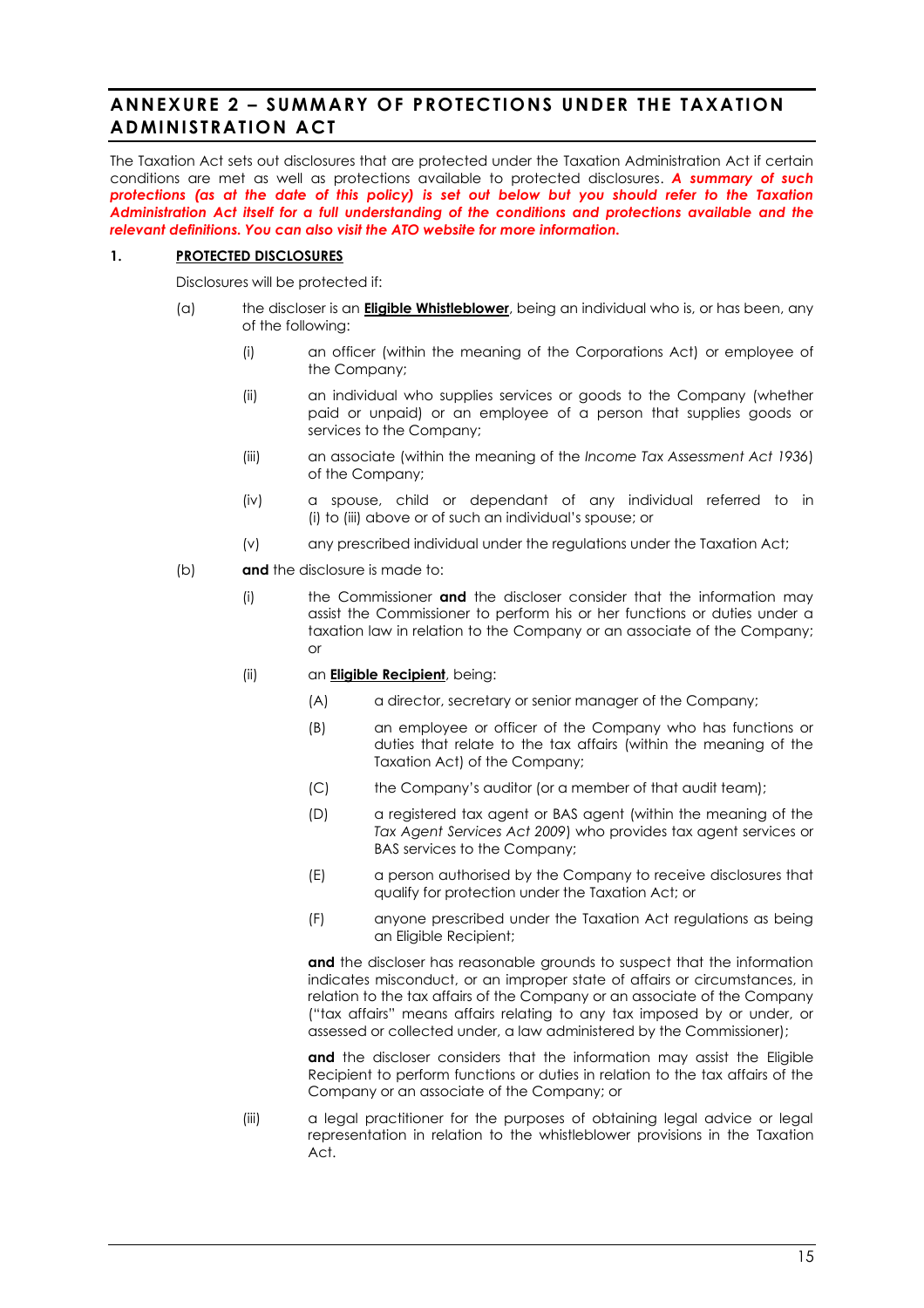### <span id="page-17-0"></span>**2. PROTECTIONS AVAILABLE**

### (a) **Protected Disclosures will be given the following protections under the Taxation Act**

### **Protected disclosures not actionable**

- (i) the discloser will not be subject to any civil, criminal or administrative liability (including disciplinary action) for making the disclosure;
- (ii) no contractual or other remedy may be enforced, and no contractual or other right may be exercised against the discloser on the basis of the disclosure; and
- <span id="page-17-1"></span>(iii) if the disclosure was a disclosure of information to the Commissioner, the information is not admissible as evidence against the discloser in criminal proceedings for the imposition of a penalty, other than proceedings in respect of the falsity of the information;

(Note that in relation to [\(i\)](#page-17-0) to [\(iii\)](#page-17-1) above, the discloser has qualified privilege in respect of the disclosure and a contract to which the person is a party may not be terminated on the basis that the disclosure constitutes a breach of the contract.)

### **Victimisation prohibited**

Anyone who causes or threatens to cause detriment (as defined in the Taxation Act) to a discloser or another person in the belief or suspicion that a report has been made, or may have been made, proposes to or could be made, may be guilty of an offence and may be liable for damages or subject to a court order. Examples of possible court orders include, but are not limited to:

- (i) requiring compensation for loss or damage;
- (ii) an injunction to prevent, stop or remedy the effects of detrimental conduct;
- (iii) an order requiring an apology for engaging in detrimental conduct;
- (iv) if the detrimental conduct wholly or partly resulted in the termination of an employee's employment, reinstatement of their position; and
- (v) any other order the court thinks appropriate

### **Identifying information not to be disclosed**

- (i) a discloser's identity (or information likely to lead to the identity of the discloser) cannot be disclosed to a Court or tribunal except where considered necessary; and
- (ii) the person receiving the report commits an offence if they disclose the substance of the report or the discloser's identity, without the discloser's consent, to anyone except the Commissioner, the AFP or a lawyer for the purposes of obtaining legal advice or representation in relation to the report.

### **Costs of proceedings**

A discloser may not need to pay the costs of legal proceedings unless they have acted vexatiously or without reasonable cause and the unreasonable act caused the other party to incur the costs.

### (b) **Confidentiality**

In relation to a protected disclosure, the identity of a discloser (and any information likely to lead to the identification of a discloser) must be kept confidential unless authorised.

A disclosure of the discloser's identity will be authorised if made:

- (i) to the Commissioner or a member of the AFP;
- (ii) to a legal practitioner for the purposes of obtaining legal advice or legal representation in relation to the whistleblower provisions in the Taxation Act;